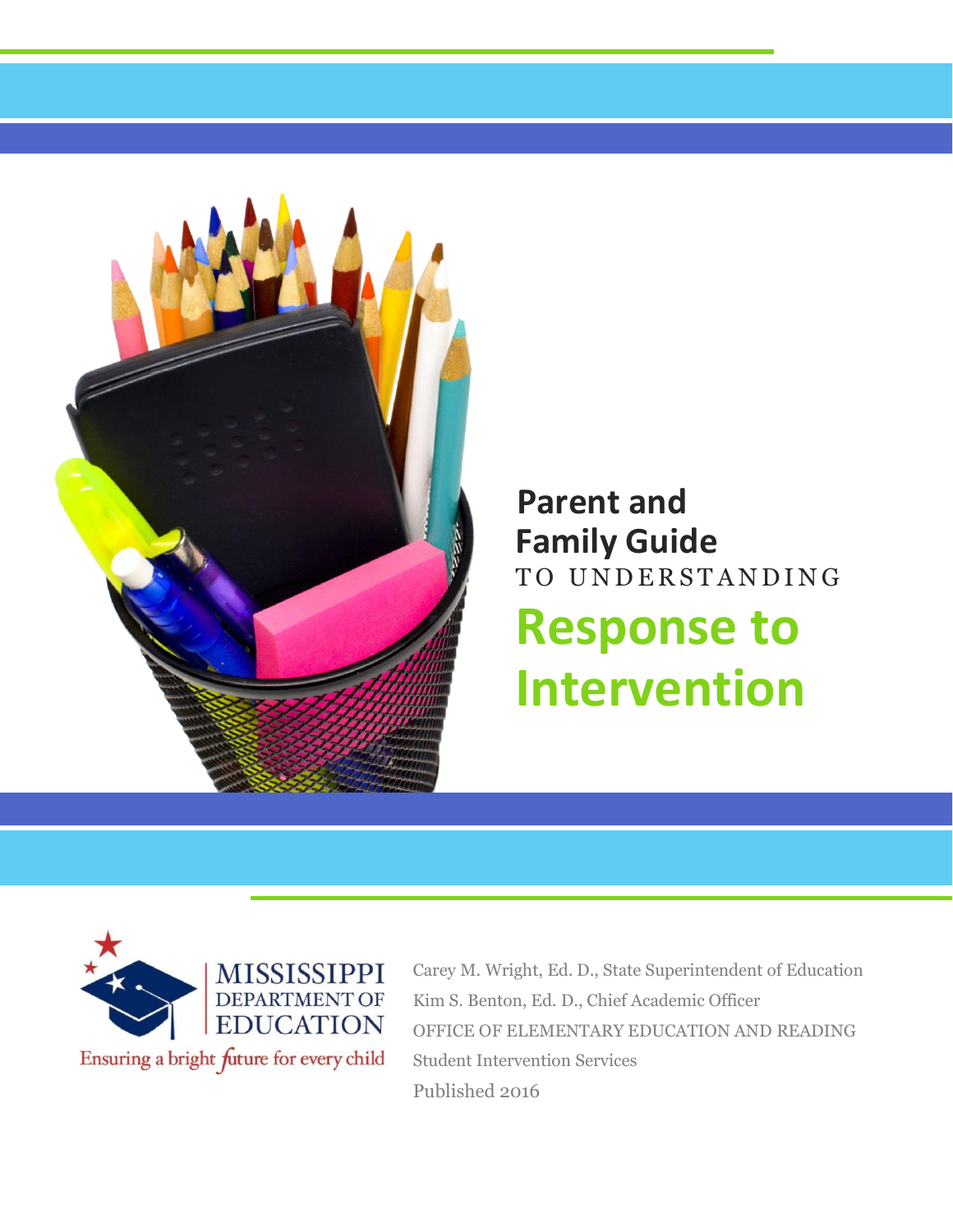#### **MISSISSIPPI DEPARTMENT OF EDUCATION**

#### **CAREY M. WRIGHT, ED. D., STATE SUPERINTENDENT OF EDUCATION**

The Mississippi State Board of Education, the Mississippi Department of Education, the Mississippi School for the Arts, the Mississippi School for the Blind, the Mississippi School for the Deaf, and the Mississippi School for Mathematics and Science do not discriminate on the basis of race, sex, color, religion, national origin, age, or disability in the provision of educational programs and services or employment opportunities and benefits. The following office has been designated to handle inquiries and complaints regarding the non-discrimination policies of the above mentioned entities: Director, Office of Human Resources, Mississippi Department of Education, 359 North West Street, P. O. Box 771, Suite 203, Jackson, MS 39205-0771, (601)359-3511.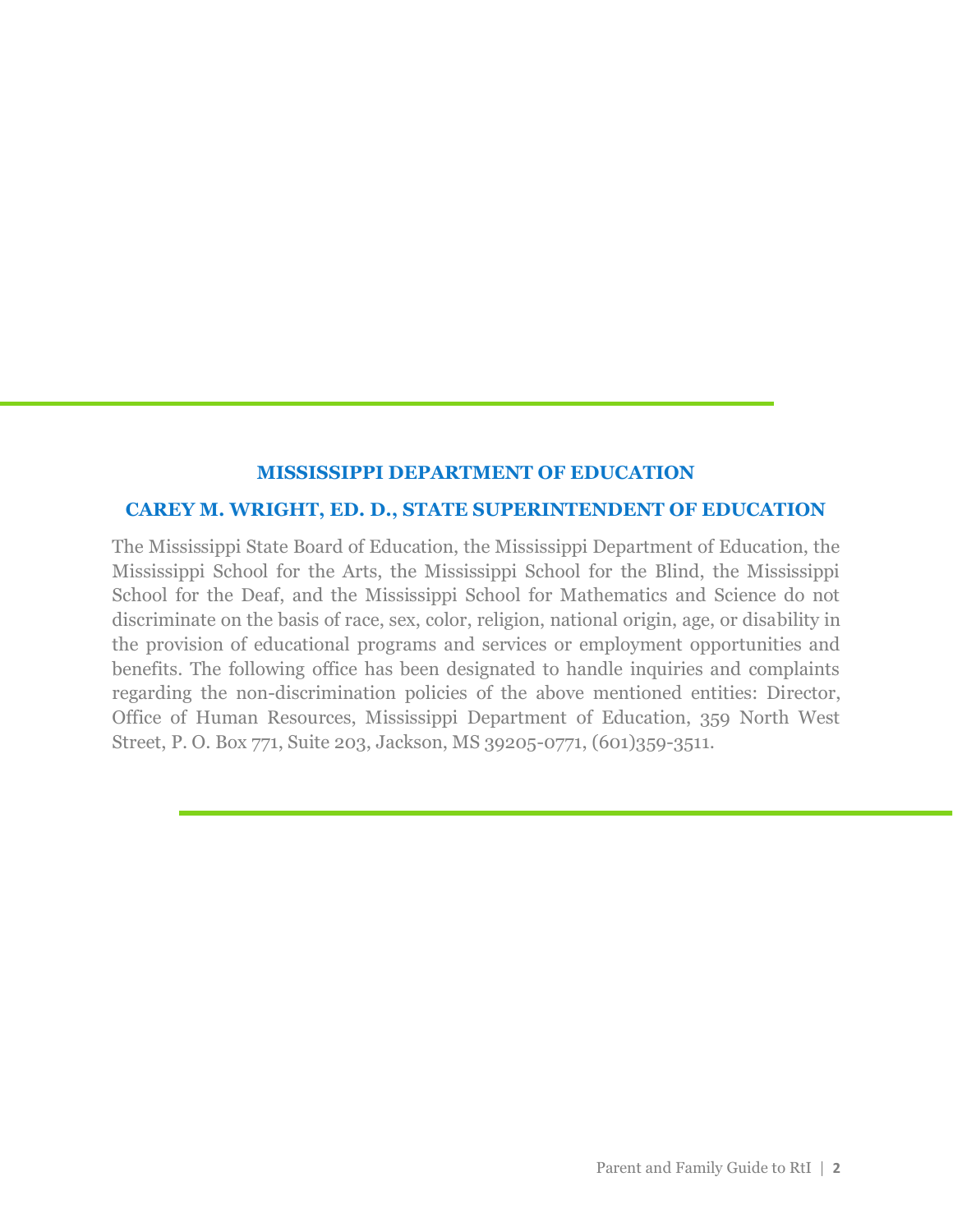### **Schools are responsible for helping all children succeed.**

There are many ways to help children who are struggling to learn and need additional support. The Mississippi Department of Education Response to Intervention is one form of support that school districts in Mississippi are required to implement.

#### WHAT IS RESPONSE TO INTERVENTION?

Response to Intervention (RtI) is a multi-step process that is put in place to support the academic and behavioral needs of ALL students as early as possible to ensure success. The goal of RtI is to prevent failure and make all students successful learners. RtI might also be referred to as Multi-Tiered System of Supports (MTSS). RtI contains the following essential components:

- Universal Screener in math, reading, and other content areas to help schools identify students who may need more support or other types of instruction;
- Research-based interventions, teaching strategies, or other methods that have been proven to be effective in addressing a student's academic or behavioral problems that will help children learn;
- Progress monitoring a student's progress in the general curriculum to see how well the student is doing on a specific skill;
- Following recommended state guidelines for making decisions about which students are making progress or responding to intervention.

The RtI process provides different levels of support depending upon the needs of the child. At the core of RtI is high quality classroom instruction that is aligned to the Mississippi College and Career Readiness Standards.

#### **PARENTS MAKE A DIFFERENCE**

#### **What can I do as a parent?** If your child is struggling in school, it is important that you:

- Ensure your child attends school daily.
- Communicate with your child's teacher(s).
- Request help from the teacher early.
- Encourage your child to do well in school.
- Understand the assessments (tests) that your child takes.
- Monitor your child's progress in school and at home with homework.
- Ask how you can help your child at home.
- Focus on what your child can do and build on that foundation.
- Collaborate with your child's school.

#### **How can I tell if my child is struggling?**

Your child may be having difficulties in school if he or she shows any of the following:

- Lack of motivation, interest, or attention;
- Homework frustrations;
- Behavior problems;
- Slipping grades;
- Low self-esteem.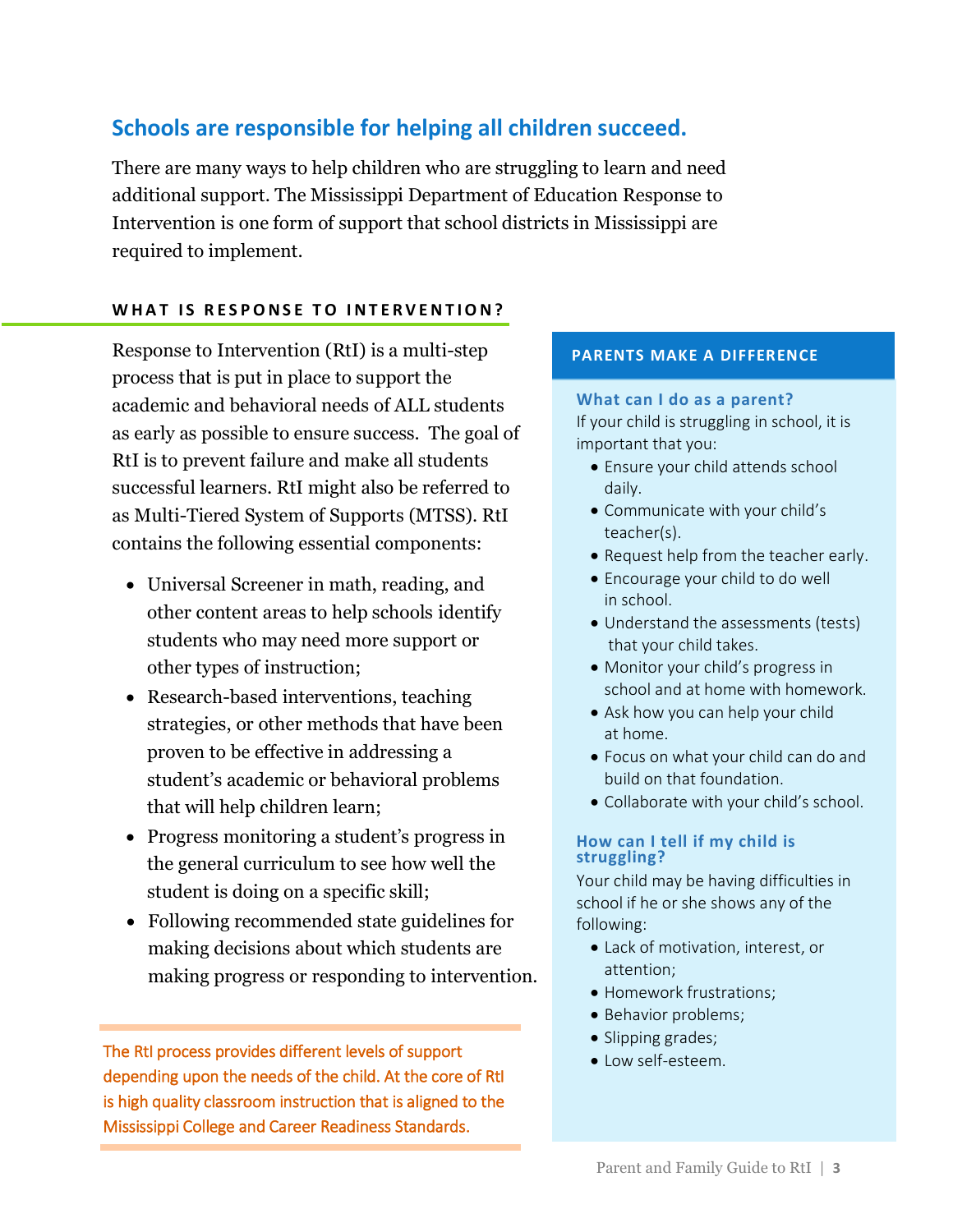RtI can be used at any grade level and provides teachers and schools a process for looking at student performance. By using data and progress monitoring, teachers and parents can understand how the student is doing compared to grade-level expectations. Keeping a student at or near grade level, from the first days of pre-school to the final days of high school, is essential to a student's self-esteem and long-term success.

RtI is intended to improve the early identification and support of students with learning and behavior needs, including the need for special education.

RtI provides an opportunity to identify students in need of additional classroom supports or special education services. Information and data gathered by an RTI process can lead to earlier identification of students who have true disabilities and are in need of special education services.

For students receiving special education services, RtI can help determine whether students are benefitting from those services.

### **RESPONSE TO INTERVENTION ACTION: A THREE-TIER MODEL**

The Mississippi Department of Education requires all school districts to follow a model which consists of three (3) tiers of instruction.

At all stages of the process, teachers and school leaders use RtI to make the student more successful by following the student's progress in academic and behavioral target areas.

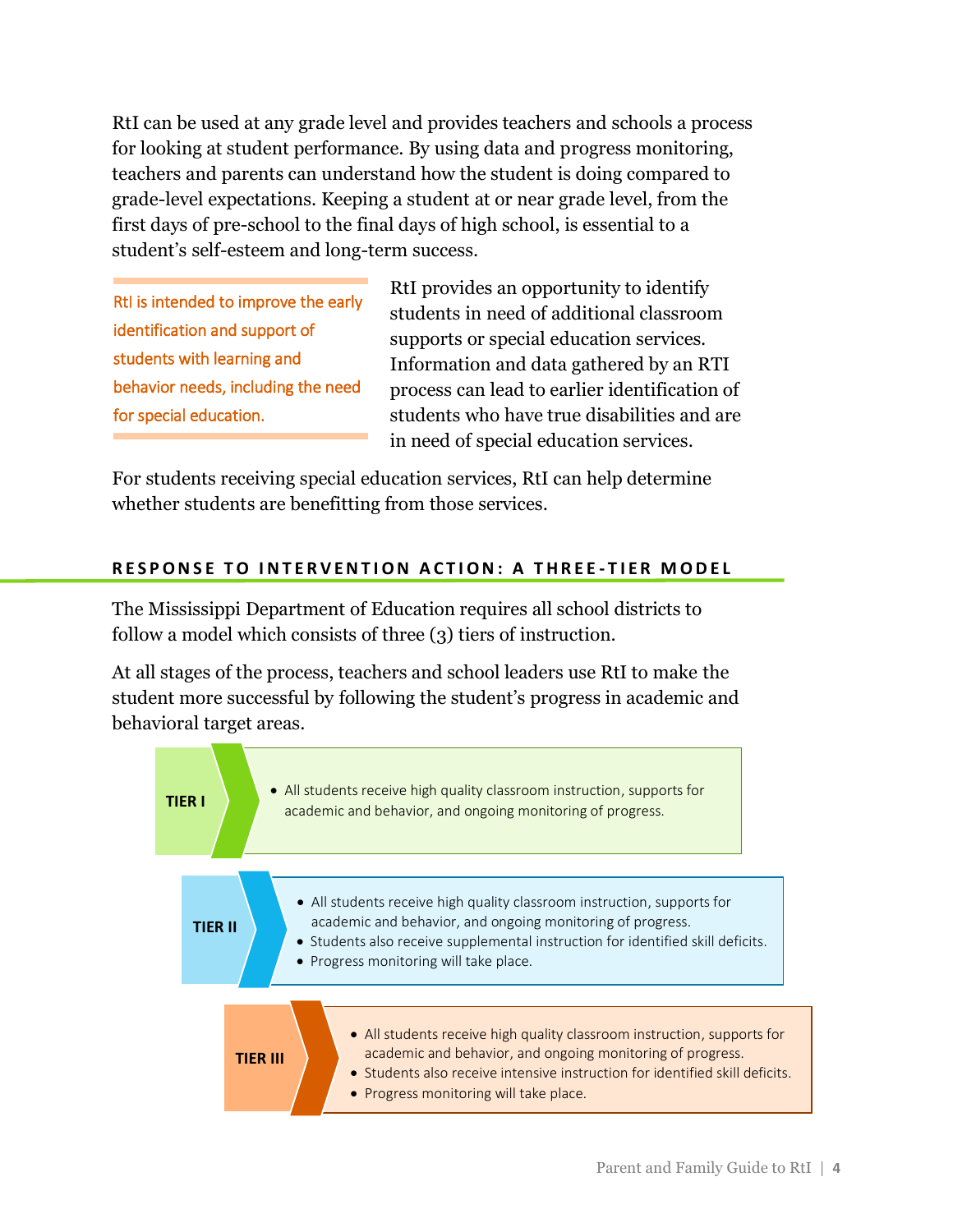#### **WHAT DOES THE RtI PROCESS LOOK LIKE AT THE SCHOOL LEVEL?**

As part of the Response to Intervention Process or MTSS, teachers have recommended documentation to collect to ensure appropriate interventions and supports are provided to your child. Outlined below is the process that the Mississippi Department of Education recommends districts follow.

| <b>PHASE I</b>   | <b>TIER I</b><br>• Deliver high quality classroom instruction to all students, adjust instruction as needed, and<br>assess student performance through assessments and screening. For students who<br>continue to have difficulty, it is recommended that teachers move students to Phase II.                                                                                                                                                                                                                                                                                                                                                                                                                                                                                                                                                                                                                                                                                                                                                    |
|------------------|--------------------------------------------------------------------------------------------------------------------------------------------------------------------------------------------------------------------------------------------------------------------------------------------------------------------------------------------------------------------------------------------------------------------------------------------------------------------------------------------------------------------------------------------------------------------------------------------------------------------------------------------------------------------------------------------------------------------------------------------------------------------------------------------------------------------------------------------------------------------------------------------------------------------------------------------------------------------------------------------------------------------------------------------------|
| <b>PHASE II</b>  |                                                                                                                                                                                                                                                                                                                                                                                                                                                                                                                                                                                                                                                                                                                                                                                                                                                                                                                                                                                                                                                  |
|                  | <b>TIER II: Supplemental Instruction</b><br>• Observation and documentation of the teacher delivering high quality classroom<br>instruction will be observed by the principal.<br>• Teachers complete a Student Profile with the following information: attendance, retention,<br>current and past grades, behaviors exhibited, universal screener results, hearing and vision<br>screener, along with any other data needed to help make instructional and behavioral<br>decisions pertaining to your child's supports.<br>• Data will be reviewed by the teacher, and Tier II documentation will begin. The<br>documentation will consist of the intervention that targets your child's area of difficulty,<br>how often the supplemental instruction/intervention is needed, and weekly progress<br>monitoring checks.<br>• Principals will observe and document that the supplemental instruction was provided with<br>integrity and fidelity.<br>• Parents should be notified that their child is receiving additional supports in Tier II. |
|                  |                                                                                                                                                                                                                                                                                                                                                                                                                                                                                                                                                                                                                                                                                                                                                                                                                                                                                                                                                                                                                                                  |
| <b>PHASE III</b> | <b>TIER II: Referral to Support Team</b><br>• Based on progress or lack thereof, your child may be referred to the Teacher Support Team<br>$(TST)$ .<br>. The TST will review all data and make recommendations such as: move to Tier III, continue<br>on Tier II, return to Tier I and monitor, or refer for further assessment for special education<br>services.<br>• If recommendations for Tier III are made, they will include specific interventions made by<br>the team.                                                                                                                                                                                                                                                                                                                                                                                                                                                                                                                                                                 |
| <b>PHASE IV</b>  | <b>TIER III: Intensive Intervention</b><br>• Recommendations made by the TST will be followed.<br>• Data will be reviewed by the teacher, and Tier III Interventions and documentation will<br>begin.<br>• Documentation will consist of the intervention that targets your child's area of difficulty,<br>how often the supplemental instruction/intervention is needed, and weekly progress<br>monitoring checks.<br>• Principals will observe and document that the intensive intervention was provided with<br>integrity and fidelity.<br>. Parents should be notified that their child is receiving additional supports in Tier III.                                                                                                                                                                                                                                                                                                                                                                                                        |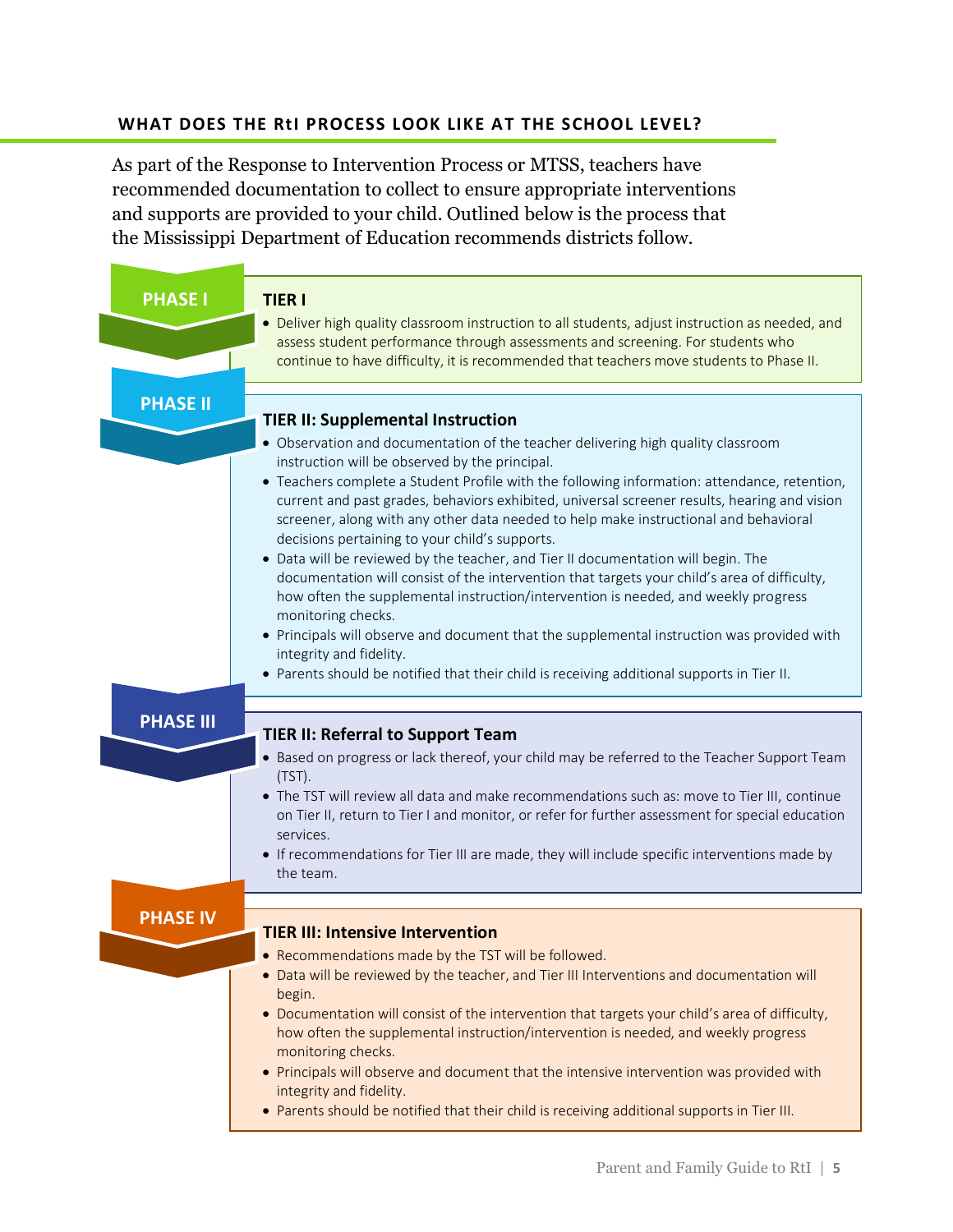#### **WHAT RtI IS AND WHAT IT IS NOT**

- **x** Screening to monitor student performance in general curriculum.
- **x** Scientifically proven interventions. <br>**Example 3** Classroom observations.
- 
- \* Decision-making based on student data. \* Shortened assignments.
- \* Accuracy and consistency (fidelity).  $\star$  Suspension.
- x Clear communication with parents. <br>Retention.

#### RtI is… RtI is not…

- General classroom instruction or assignments (more of the same).
- 
- <sup>x</sup> Closely-monitored student progress. Special or reassigned classroom seating.
	-
	-
	-

#### **HOW WILL I KNOW IF RtI IS HELPING MY CHILD SUCCEED?**

Another important part of RtI is progress monitoring.

Progress monitoring is a way for teachers to take a snapshot of how children are doing on a specific skill. It shows how well the extra support is working or if it needs to be changed. It includes observations, tests, and other assessments.

The guidelines for progress monitoring at your child's school should state how long a child will receive specific support and how they will determine whether the support is helping your child. When a student meets the goals developed by the school, the extra support is no longer needed and the child continues to receive regular support from his or her classroom teacher.

When progress monitoring shows that a student is not responding to the extra support, another strategy may be tried. However, if the Teacher Support Team (TST) determines a higher level of support is needed, a student may receive individual instruction that further focuses on supporting the skills the student needs to be a successful learner (Tier III).

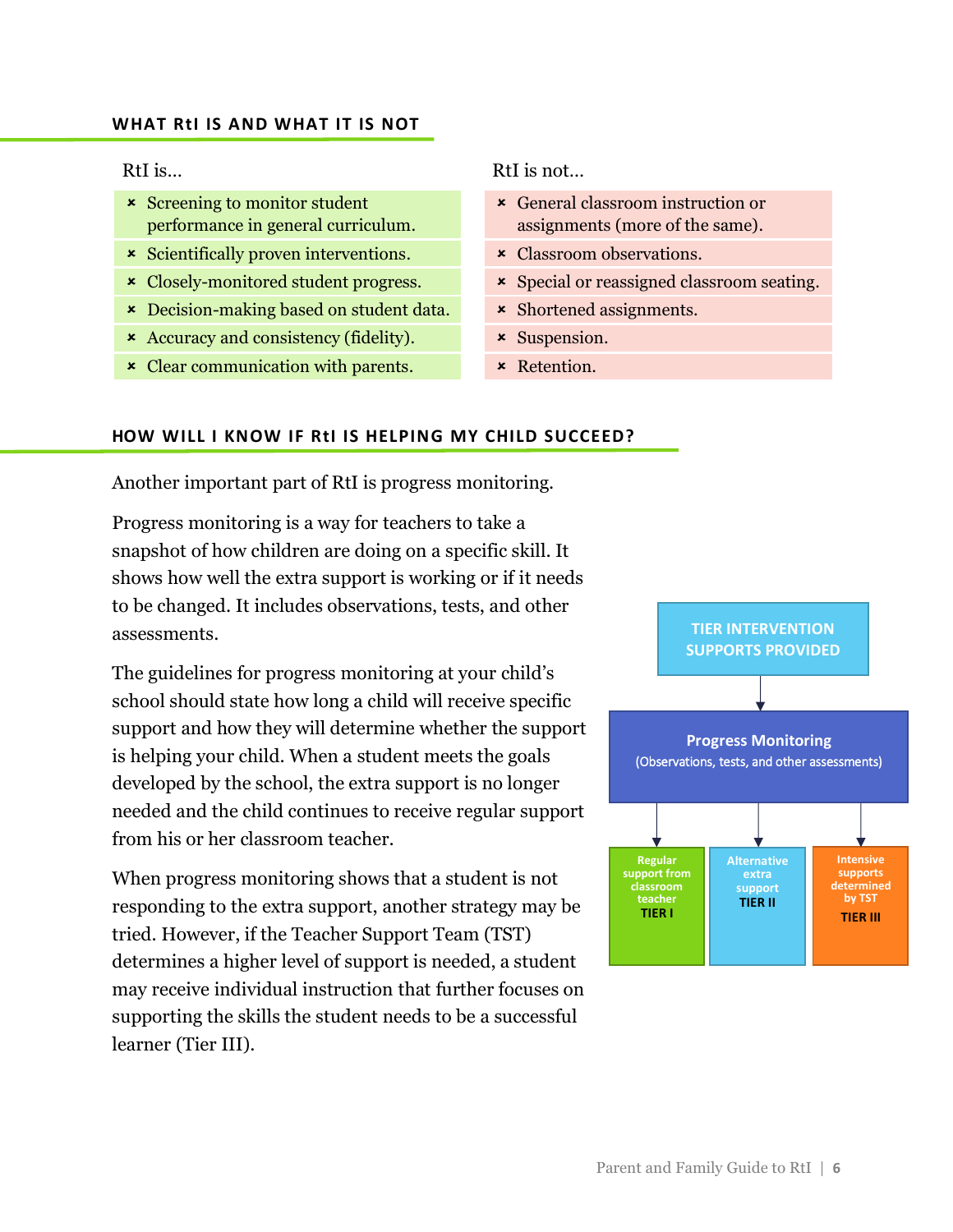#### **WHAT IF I THINK MY CHILD NEEDS SPECIAL EDUCATION SERVICES?**

RtI does not replace the special education process. If at any time you believe your child needs special education services, you have the right to ask for an evaluation. RtI cannot be used to delay or deny that evaluation. If a student is not making progress in the RtI process at Tier III, a comprehensive evaluation for special education services may be recommended by the Teacher Support Team (TST).

### **Ask for a formal evaluation for special education if you suspect your child has a disability.**

### **WHAT QUESTIONS SHOULD I ASK MY CHILD'S SCHOOL?**

- $\Box$  Is the curriculum (core classroom instruction) meeting the needs of my child?
- $\Box$  Is my child currently in the tier process? If so, at which level?
- $\Box$  What are the extra support strategies that my child's school is using if he/she is struggling in the classroom?
- $\Box$  What have you identified as the area that my child is struggling in or needs additional support?
- $\Box$  What are you currently providing to meet those areas of deficiencies?
- $\Box$  How are you progress monitoring their growth?
- $\Box$  Is my child making progress?
- $\Box$  How will I be informed of the progress my child is making?
- $\Box$  If my child is not making progress, what are you going to do differently?
- $\Box$  What can I do at home to support my child in this process?

## **Parents play an important role in the success of their student at school. Research shows that the more parents are involved in student learning, the higher the student's success.**

### **GLOSSARY OF TERMS**